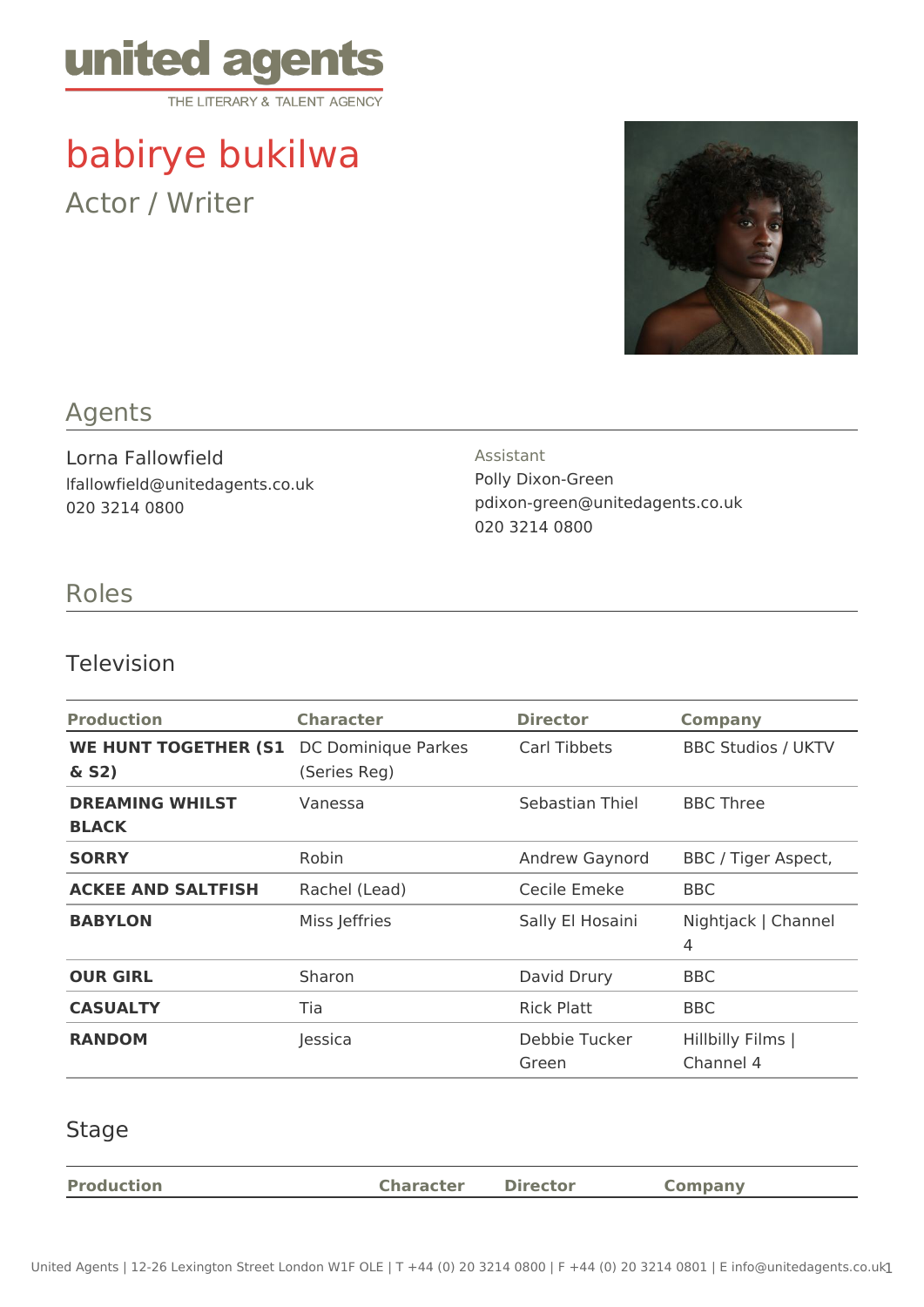| THE QUEER UPSTAIRS                                                  |                     | Hester<br>Chillingworth    | Royal Court Theatre                       |
|---------------------------------------------------------------------|---------------------|----------------------------|-------------------------------------------|
| <b>AND OTHERS</b>                                                   | Gwen                | Jenny Sealy                | National Theatre/<br>Graeae               |
| <b>WHEN WE HAVE SUFFICIENTLY</b><br><b>TORTURED EACH OTHER</b>      | Girl 2              | Katie Mitchell             | <b>National Theatre</b>                   |
| THE EMPIRE STRIKES BACK                                             | Khamma              | <b>Florence Bell</b>       | Brave New Word  <br>Arcola Theatre        |
| <b>THE CHERRY ORCHARD</b>                                           | Varya               | Giles Croft                | The Nottingham<br>Playhouse               |
| <b>FILTHY BUSINESS</b>                                              | Rosa                | Ed Hall                    | <b>Hampstead Theatre</b>                  |
| <b>UKUMZI</b>                                                       | Ukumzi              | <b>Florence Bell</b>       | <b>Brave New Word</b>                     |
| <b>PLAQUES &amp; TANGLES</b>                                        | Gwen                | Lucy Morrison              | The Royal Court<br>Theatre                |
| <b>BEAUTIFUL THING (20TH</b><br><b>ANNIVERSARY NATIONWIDE TOUR)</b> | Leah                | Nikolai Foster             | Nottingham Playhouse<br>  Leicester Curve |
| <b>ROMEO &amp; JULIET</b>                                           | Tybalt              | Bijan Sheibani             | <b>National Theatre</b>                   |
| <b>NEIGHBOURS</b>                                                   | <b>Topsy</b>        | Steven Atkinson            | <b>HighTide Festival</b>                  |
| <b>WHOLE</b>                                                        | Gbemi               | Philip Osment              | <b>Unity Theatre</b>                      |
| <b>RIFTGUARD (Rehearsed Reading)</b>                                | Rianna              | Sandy Johnson              | Soho Theatre                              |
| <b>TRUTH &amp; RECONCILIATION</b>                                   | S African<br>Sister | Debbie Tucker<br>Green     | Royal Court Theatre                       |
| <b>SONGS OF FREEDOM (Rehearsed</b><br><b>Reading)</b>               | Kora                | <b>Kwame Kwei</b><br>Ammah | <b>National Theatre</b>                   |

## Film

| <b>Production</b>            | <b>Character</b> | <b>Director</b>               | <b>Company</b>                       |
|------------------------------|------------------|-------------------------------|--------------------------------------|
| <b>FOURTEEN FRACTURES</b>    | Harriet (Lead)   | Richard Melkonian             | Melkonian                            |
| <b>UTOPIA</b>                | Page             | Adam Thirwell                 | Channel 4/Revolution<br><b>Films</b> |
| <b>YELLOW IN BLUE</b>        | Ama              | Seye Isikalu                  |                                      |
| <b>ACKEE AND SALTFISH</b>    | Rachel (Lead)    | Cecile Emeke                  |                                      |
| <b>STRAWBERRY FIELDS</b>     | Sabrina          | Frances Lea                   | Film London                          |
| <b>WE LOVE MOSES (Short)</b> | Keisha           | Dionne Edwards                | Film London                          |
| <b>LITTLE HARD (SHort)</b>   | Em.              | Alice Felgate   Bel<br>Powley | Waller and Wandsworth                |